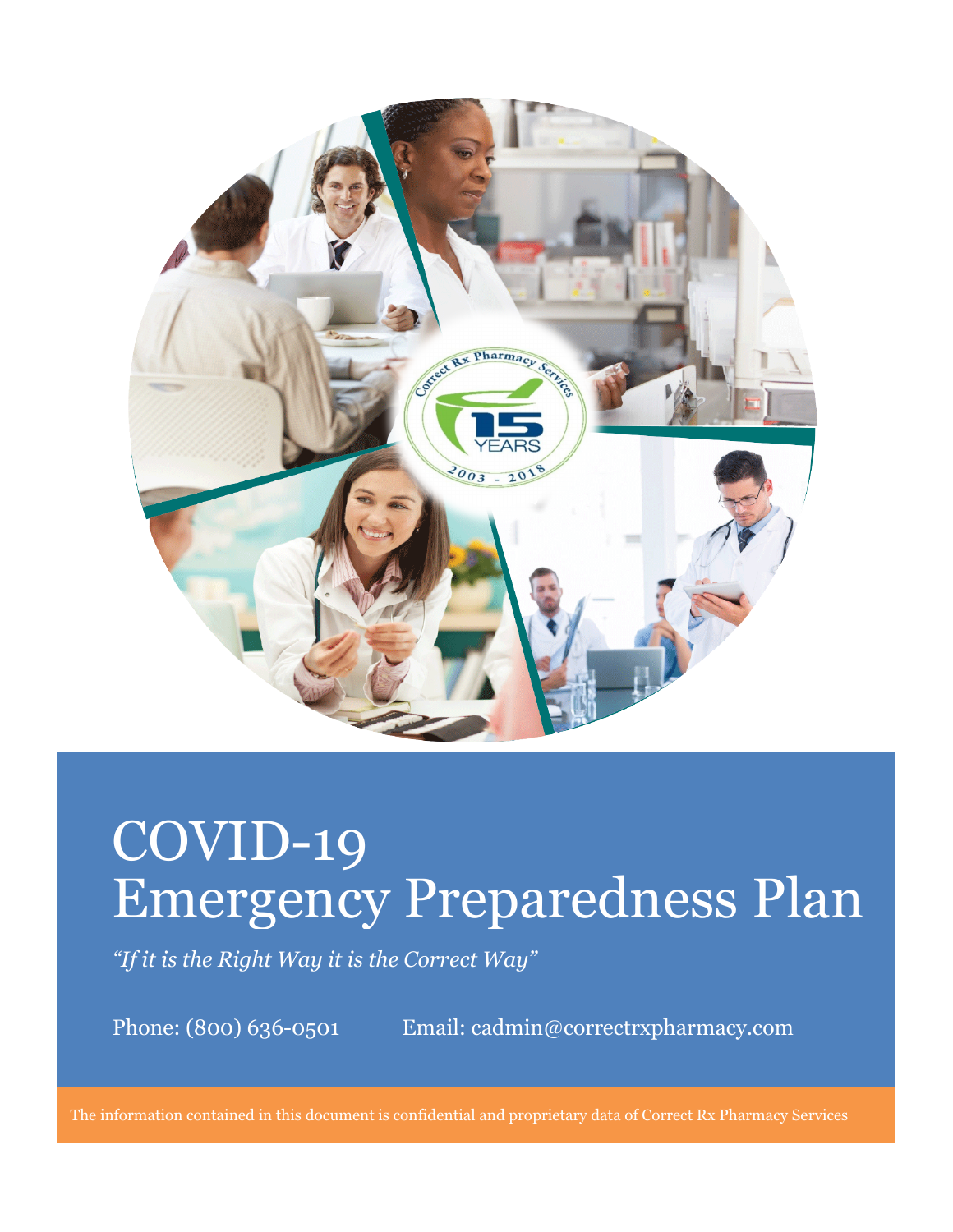

 **COVID-19 Emergency Preparedness Plan** 

## Table of Contents

| 9. Emergency COVID-19 Keep on Person / Self-Medication Program  8 |  |
|-------------------------------------------------------------------|--|
|                                                                   |  |
|                                                                   |  |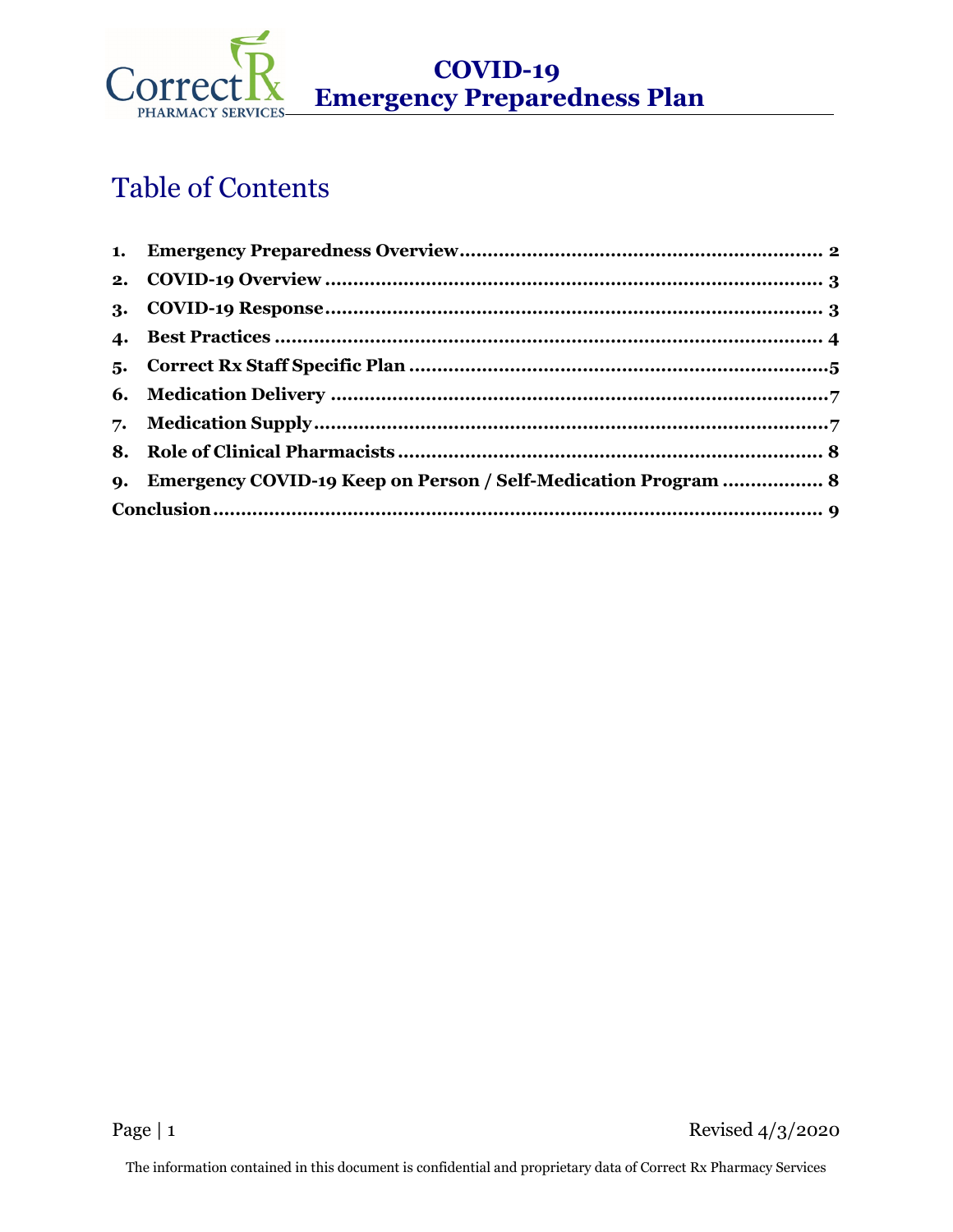

## <span id="page-2-0"></span>**1. Emergency Preparedness Overview**

Correct Rx ensures that appropriate personnel on-site, in our operations and for delivery are available to provide pharmacy services during severe weather, natural disasters, pandemics and emergencies. A significant amount of resources are dedicated to planning, designing and implementing emergency preparedness plans. We are committed to providing comprehensive pharmacy services no matter what obstacles are presented.

Given the nature of our business and the individuals we serve, Correct Rx considers our pharmacy operations and all of our personnel to be essential and thus our emergency operations plan is based upon continuity of service. For example, Correct Rx never closes during inclement weather and we have created staffing contingency plans in preparation of a decrease in staffing due to any emergent situation (e.g., COVID-19 pandemic). Our technicians are cross-trained so that they are able to fulfill multiple roles within the pharmacy. This is only one example of the multiple strategies we have employed in our emergency preparedness plan.

Correct Rx has created a Continuity of Operations Plan (COOP) that covers all aspects of operations and the provision of pharmacy services. The COOP plan incorporates seven phases as outlined below:

| Phase               | <b>Description</b>                                                             |
|---------------------|--------------------------------------------------------------------------------|
|                     |                                                                                |
| <b>Phase I</b>      | COOP Responsibility - Communication and Chain of<br>Command                    |
| <b>Phase II</b>     | <b>Identification of Essential and Functional Requirements</b>                 |
| <b>Phase III</b>    | Ongoing and Specific Plan Design and Development                               |
| <b>Phases IV-VI</b> | Implementation:<br>Testing,<br>Training,<br>Program<br>and<br><b>Exercises</b> |
| <b>Phase VII</b>    | <b>COOP Plan Execution through Recovery Phases</b>                             |

Correct Rx's Emergency Preparedness plans are managed by our Executive Management Team and reviewed every two months by our internal CQI committee. All of our employees receive education and training both in general and to specific events.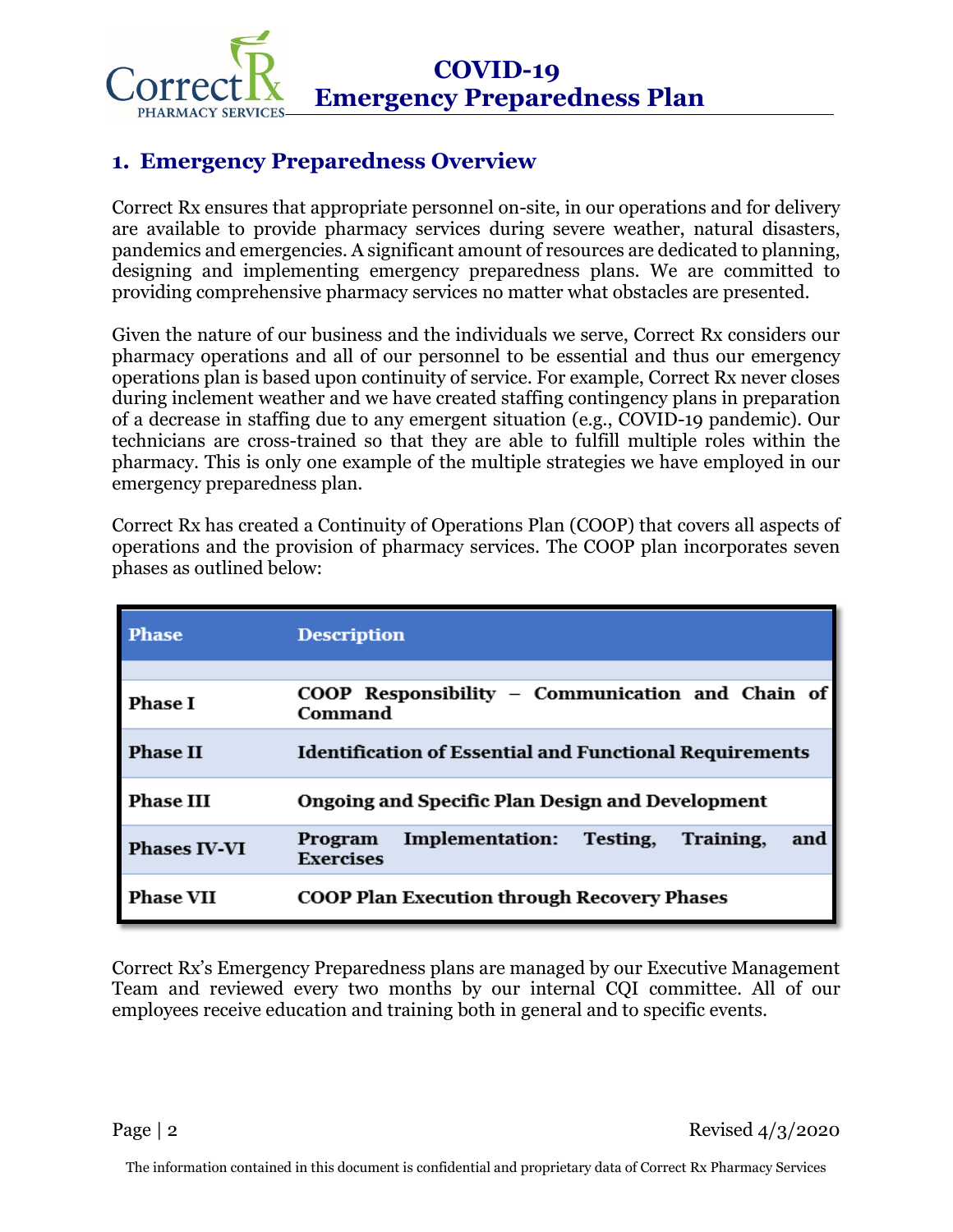

## <span id="page-3-0"></span>**2. COVID-19 Overview**

The United States is responding to a worldwide outbreak of respiratory disease caused by a novel (new) coronavirus that was first detected in China in December 2019. The virus has been named "SARS-CoV-2" and the disease it causes has been named "coronavirus disease 2019" (COVID-19).

Key Dates:

- January 30, 2020: International Health Regulations Emergency Committee of the World Health Organization declared the outbreak a ["public health emergency](https://www.who.int/news-room/detail/30-01-2020-statement-on-the-second-meeting-of-the-international-health-regulations-%282005%29-emergency-committee-regarding-the-outbreak-of-novel-coronavirus-%282019-ncov%29)  [of international concern"](https://www.who.int/news-room/detail/30-01-2020-statement-on-the-second-meeting-of-the-international-health-regulations-%282005%29-emergency-committee-regarding-the-outbreak-of-novel-coronavirus-%282019-ncov%29) (PHEIC).
- **January 31, 2020: Health and Human Services Secretary Alex M. Azar II declared** a public health emergency (PHE) for the United States to aid the nation's healthcare community in responding to COVID-19.
- **March 11, 2020: [World Health Organization](https://www.who.int/dg/speeches/detail/who-director-general-s-opening-remarks-at-the-media-briefing-on-covid-19---11-march-2020) characterized COVID-19 as a** pandemic.
- **March 13, 2020: President Trump declares the coronavirus pandemic a national** emergency in the United States

Maryland and all states across the country are being impacted by the COVID-19 and the current status is fluctuating every day. Maryland is currently operating under a state of emergency, and the Maryland Emergency Management Agency (MEMA) has elevated its state response activation level. Correct Rx is supporting all efforts to contain the spread of COVID-19 as much as possible and ensure the safety and wellbeing of our employees, clients and patients we serve.

## <span id="page-3-1"></span>**3. COVID-19 Response**

Correct Rx has taken steps to minimize the impact of COVID-19 on our ability to provide pharmacy services to you. We marshaled our resources and activated our COOP Plan in early January. The situation is fluid and rapidly changing throughout the United States and across the world. We have escalated our emergency response plan accordingly and continue to actively manage all essential functions to ensure we remain operational and able to meet the needs of our clients and the patients we serve.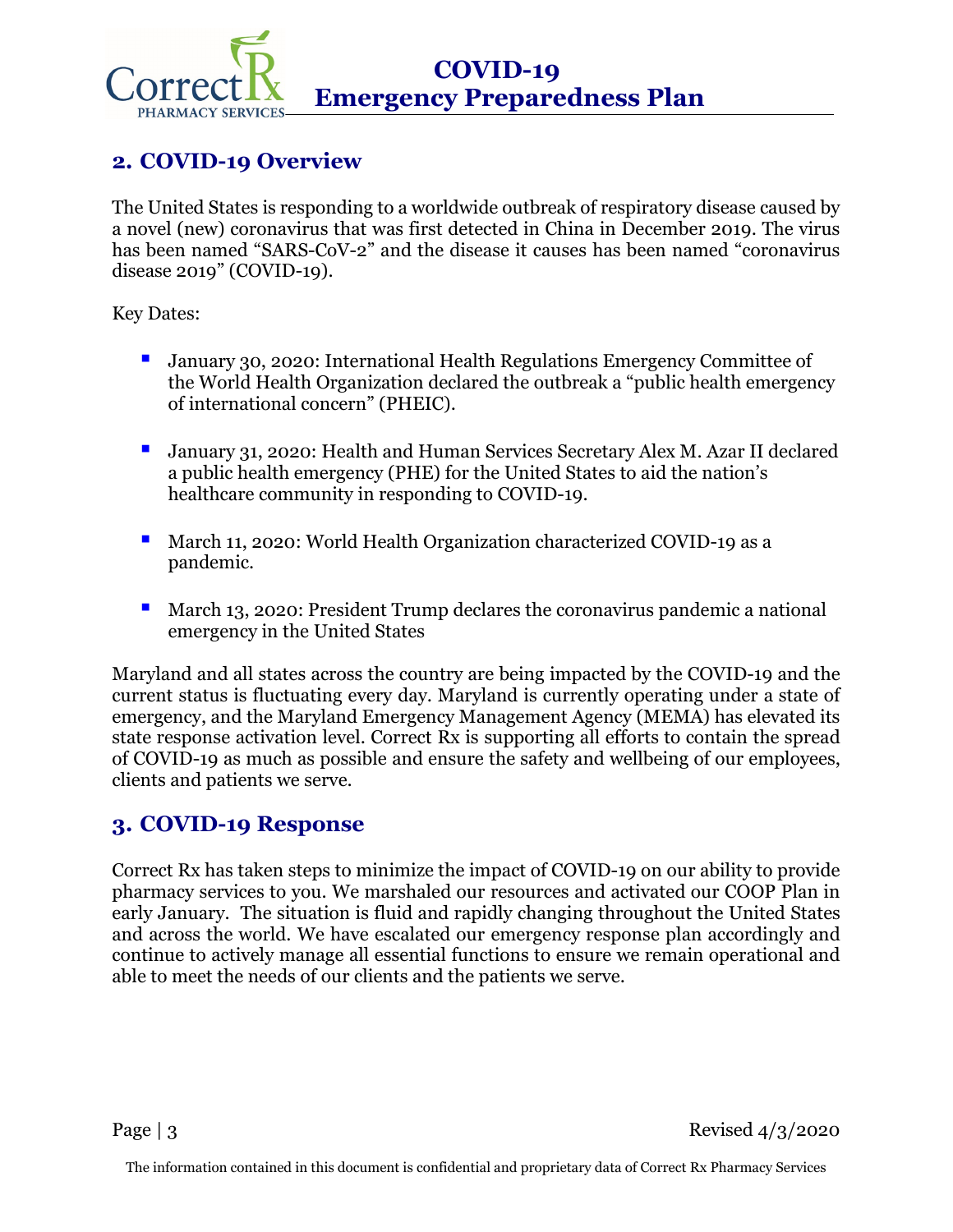

## <span id="page-4-0"></span>**4. Best Practices**

Correct Rx is actively monitoring best practices to minimize the spread of coronavirus to protect you, our team and the community. Also we are closely adhering to recommendations that are consistent with the WHO, CDC, OSHA, Maryland Department of Health and the Governor's Office.

The following information provided by Governor Hogan and the Maryland Department of Health and its preparedness partners around the state, including the Maryland Emergency Management Agency [\(https://governor.maryland.gov\)](https://governor.maryland.gov/)**.**

#### **A. Symptoms**

Commonly reported symptoms of 2019-nCoV infection include: fever, cough, shortness of breath, and pneumonia. While the exact incubation period for this coronavirus has not yet been determined, it is believed that most infected people will develop symptoms 2-14 days after they were exposed.

#### **B. Transmission Risk**

Many of the patients in the pneumonia outbreak caused by 2019-nCov in Wuhan, China had some link to a large seafood and live animal market, suggesting animalto-person spread. However, a growing number of patients reportedly have not had exposure to animal markets, indicating person-to-person spread is occurring.

#### **C. Prevention**

There is no vaccine available for 2019-nCoV. In general, people can protect themselves and others against respiratory viruses by taking the following precautions:

- $\checkmark$  Wash your hands frequently with an alcohol-based hand sanitizer or soap & water
- $\checkmark$  Cover your mouth and nose while coughing or sneezing
- $\checkmark$  Avoid close contact with people who are sick
- $\checkmark$  Stay home from work or school if you are sick
- $\checkmark$  Avoid touching your eyes, nose, or mouth
- $\checkmark$  Practice good health habits

While the influenza vaccine does not protect against coronavirus infection, it can help keep you healthy during the flu season.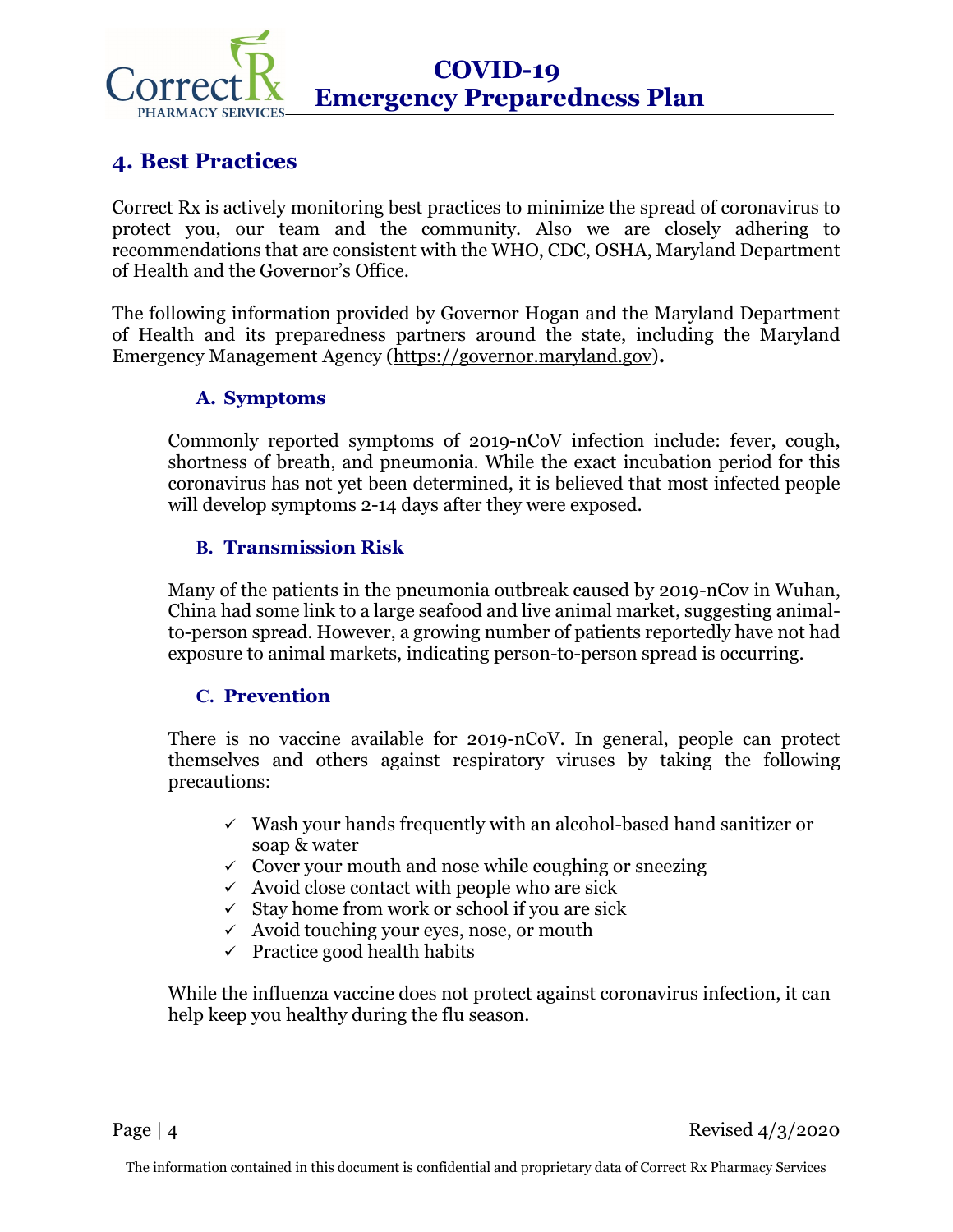**COVID-19 Emergency Preparedness Plan**

#### **D. Diagnosis**

Currently, testing for 2019-nCoV must be done at the CDC. Clinical laboratories do not have the ability to test for this particular virus, though they do have the ability to test for the other, more common coronaviruses.

#### **E. Treatment**

People infected with the 2019-nCoV should receive supportive care. There is no specific antiviral treatment for 2019-nCoV.

#### <span id="page-5-0"></span>**5. Correct Rx Staff Specific Plan**

The safety and health of our staff is central to our Continuity of Operations Plan. Correct Rx is actively educating our staff on the CDC and Maryland Department of Health guidelines regarding COVID-19 infection prevention techniques and social distancing. We have instructed our staff to stay home if they are ill. Dr. Yankellow personally addressed the Correct Rx team to reinforce our emergency policy. We are conducting daily COVID-19 status meetings with our team.

In an attempt to reduce working days lost due to illness and to stop or slow the spread if COVID-19 in the workplace, Correct Rx has employed the following strategies as advised by the World Health Organization:

#### **A. Practice good hygiene**

- $\checkmark$  Stop handshaking use other noncontact methods of greeting
- $\checkmark$  Clean hands at the door and schedule regular hand washing reminders
- $\checkmark$  Increased availability of cleaning supplies and hand sanitizers
- $\checkmark$  Create habits and reminders to avoid touching their faces and cover coughs and sneezes through posters and signage
- $\checkmark$  Increased cleaning service and responsibilities to disinfect surfaces like doorknobs, tables, desks, and handrails regularly

#### **B. Limit Contact**

- $\checkmark$  No large meetings or gatherings. Any and all meetings to be held in large open spaces with minimum eight (8) foot spacing between attendees.
- $\checkmark$  Decrease overlap in breaks and limit the number of chairs in the breakroom to support spacing.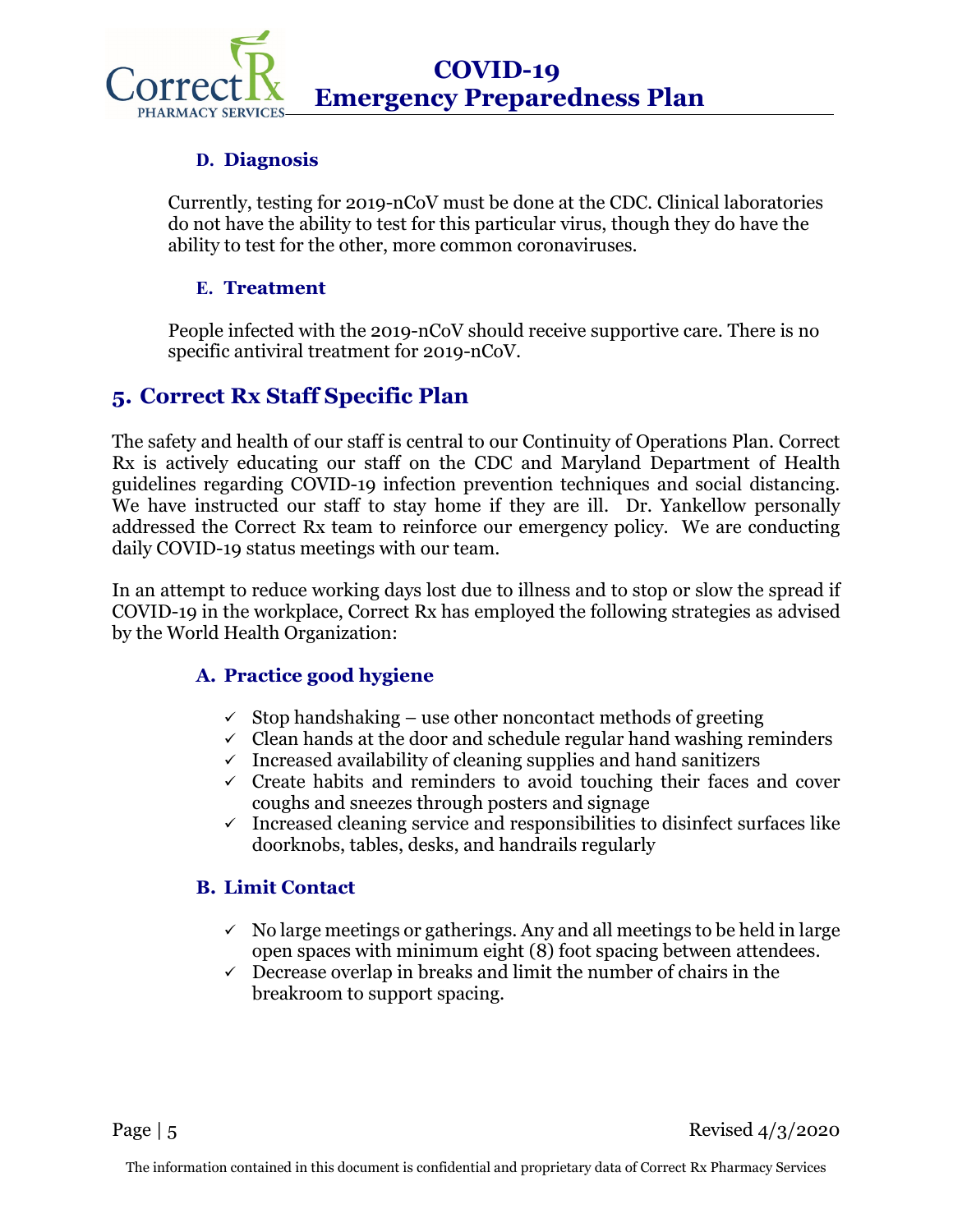

#### **C. Travel Adjustments**

- $\checkmark$  Use videoconferencing for meetings when possible
- $\checkmark$  Correct Rx initially restricted non-essential travel via domestic airlines. We will continue travel related to essential operations; however, all nonessential travel is suspended (i.e. site visits, inspections, meetings, pharmacy and therapeutics committees, conferences, trade shows and events).

#### **D. No Outside Visitors**

 $\checkmark$  Company-wide ban on all outside visitors (i.e., food delivery, vendor meetings, representatives, etc.). Other than essential deliveries (supplies and medications) and our own staff everyone else would is prohibited. Limit access to all subcontractors to only essential employees.

#### **E. Handle Food Carefully**

- $\checkmark$  Limit food sharing
- $\checkmark$  Ensure the cafeteria is clean and disinfected regularly
- $\checkmark$  Remind employees to practice good hygiene before and after meals

#### **F. Employees Should Stay Home if . . .**

- $\checkmark$  They are feeling sick
- $\checkmark$  They have a fever
- $\checkmark$  They have a sick family member in their home
- $\checkmark$  They have had contact with a person diagnosed with COVID-19
- $\checkmark$  They have travelled to a country that has been impacted with COVID-19

#### **G. Staff Contingency Plans**

 $\checkmark$  Correct Rx has created staffing contingency plans to ensure proper staffing should there be excessive call outs. Our technicians and pharmacists are cross-trained so that they are able to fulfill multiple roles within the pharmacy. The staff contingency plans are managed by the General Manager and Vice President of Operations in coordination with the owners of Correct Rx. Additionally, Correct Rx has active contracts with staffing agencies should we need additional staff.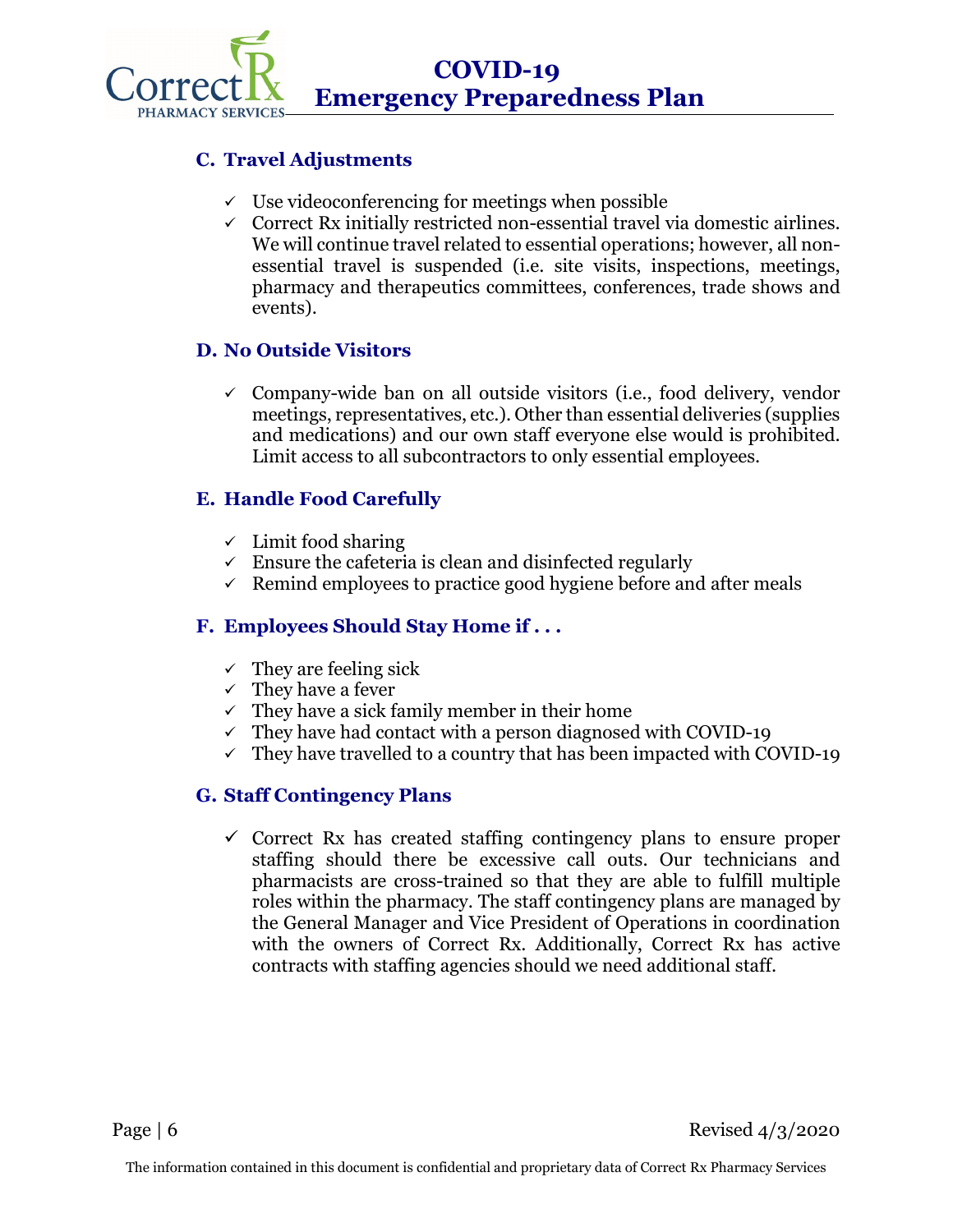

## **COVID-19 Emergency Preparedness Plan**

## <span id="page-7-0"></span>**6. Medication Delivery**

A critical component to Correct Rx's emergency preparedness planning is to ensure that our reliable and dependable delivery service remains operational. We have been in constant communication with our service providers. Correct Rx has reviewed our COVID-19 plan with our delivery partners and we have been reassured that there will be no disruption in delivery services by both our local service provider and UPS our national courier service. Our partners have implemented similar emergency preparedness plans that focus on both reducing the spread of COVID-19 and ensuring that their operations remain functional. All of our couriers have received COVID-19 specific training regarding proper hygiene and have been equipped with additional cleaning supplies. Correct Rx is also in constant communication with the facilities we serve so that we may be attentive and responsive to any changes in delivery processes that may be implemented by administrative staff as part of the changing conditions at each respective facility.

## <span id="page-7-1"></span>**7. Medication Supply**

Correct Rx has taken steps to mitigate risks to the drug supply chain. Correct Rx has been monitoring the impact of COVID-19 on the supply of pharmaceuticals. As of today, there are a very small number of drug shortages due to COVID-19, and all impacted products have therapeutic alternatives available. We receive daily updates from our wholesaler Amerisource, and they report the following categories of medications are potentially affected by COVID-19 pandemic:

- Antibiotics (Streptomycin, Sulfadiazine, Chloroquine)
- **NSAIDS** ( Ibuprofen, Naproxen)
- Antiretrovirals (Abacavir, Atazanavir, Lamivudine)
- Seizure (Levetiracetam, Phenytoin)
- Chemotherapeutics (Capecitabine, Imatinib)

Our primary goal is to ensure an uninterrupted supply chain to our clients and patients, if at all possible. In an abundance of caution, Correct Rx has purchased a large supply of inventory of our most commonly used medications. Additionally, our wholesaler has also stocked up on their inventory. Drug manufacturers are already making arrangements for alternate supply of raw materials. Our Vice President of Purchasing and his team will continue to monitor the supply of medications. Correct Rx provides regular updates and we will notify our clients immediately should any significant supply disruptions occur or if they are expected to occur. In the event of a major business disruption, Amerisource has business continuity plans in place to continue to operate critical business functions. At this time Correct Rx recommends that you do not stockpile medications in response to COVID-19. Facilities are encouraged to maintain a proper inventory of non-patient specific medications and medical supplies to manage cough and cold symptoms.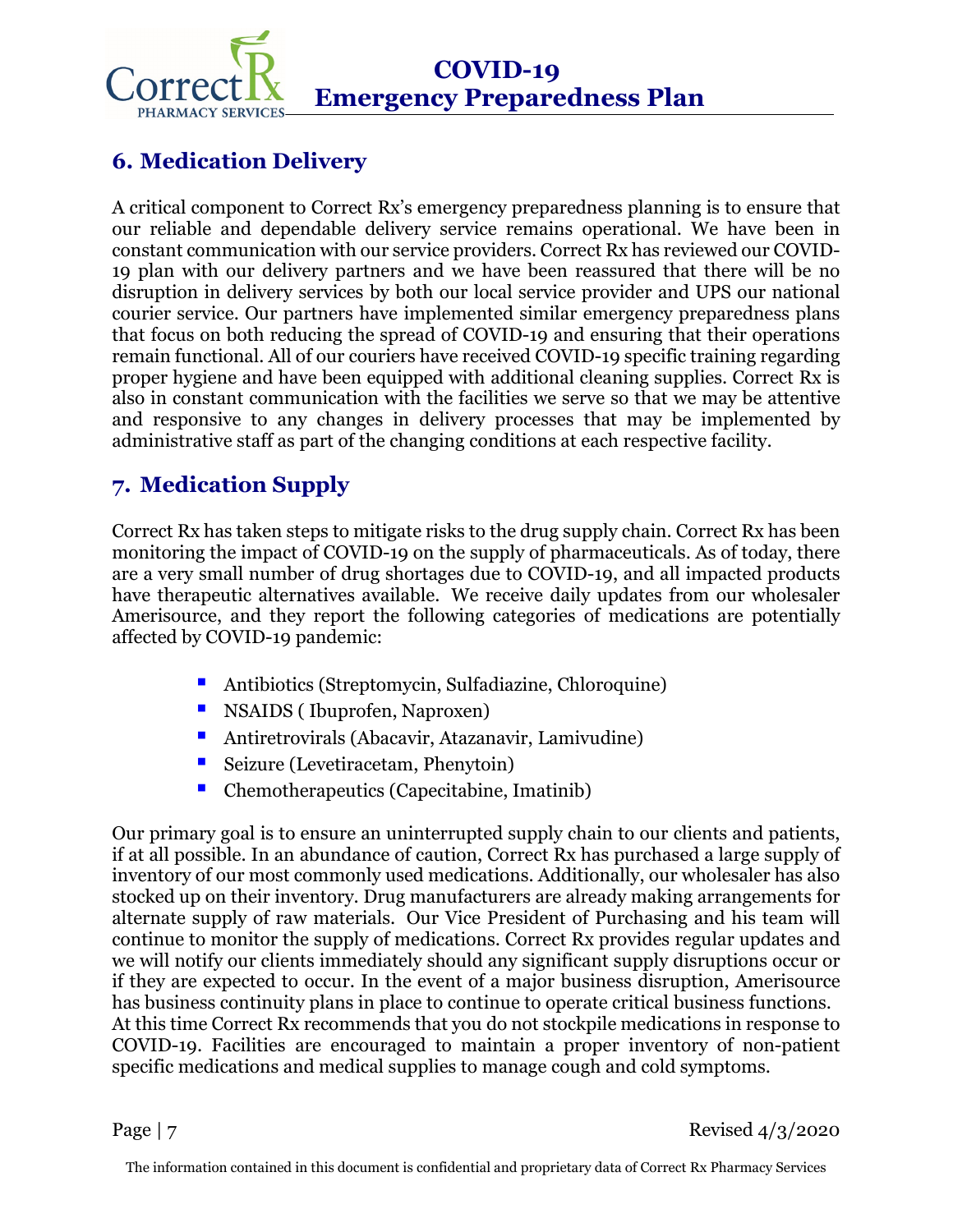

## <span id="page-8-0"></span>**8. Role of Clinical Pharmacists**

Correct Rx has a team of advanced degreed clinical pharmacists available to assist facilities and prescribers, especially when an interruption in the drug supply chain occurs. Drug Shortages have been exacerbated in the current crisis. Many of the medications investigated as potential treatments such as antibiotics, HIV and anti-malarial drugs have limited alternatives.

#### **Drug Shortages and Optimal Medication Therapy**

Our clinical pharmacists; who understand the therapeutic requirements of disease states, work directly with our purchasing department to continuously track existing shortages and forecast potential new threats. Our clinical team is an invaluable resource for identifying patients affected by drug shortages, providing required analytics for monitoring supply/prescribing patterns, developing an action plan and making recommendations for alternative therapies based on the available evidence in the literature.

#### **Sharing of Information and Best Practices**

Continuous sharing of information with internal and external stakeholders will be provided by Correct Rx clinical pharmacists. As part of the communication plan, the clinical pharmacists are responsible for integrating our COVID-19 Emergency Plan to the institutions. This will require regular participation in institutional COVID-19 meetings and providing updates to the Correct Rx management team.

The Correct Rx Clinical Pharmacist also monitor updates on new information, best practices and treatment strategies for COVID-19. They actively share this information with clients as new information becomes available.

## <span id="page-8-1"></span>**9. Emergency COVID-19 Keep on Person / Self-Medication Program**

Keep on Person (KOP) and or Self Administration Medication (SAM) Programs are a common administration practice in many jails and prisons. These processes allow inmates to keep a quantity of medications (usually 30 days) with them and self-administer according to the directions provided. This ensures continuity of care for patients receiving medications, while requiring fewer facility nursing resources to conduct medication administration.

Correct Rx can assist those facilities that determine that a Keep on Person (KOP) or Self Administration Medication (SAM) Programs are needed to help facilitate the distribution and administration of medications.

Page  $|8$  Revised  $4/3/2020$